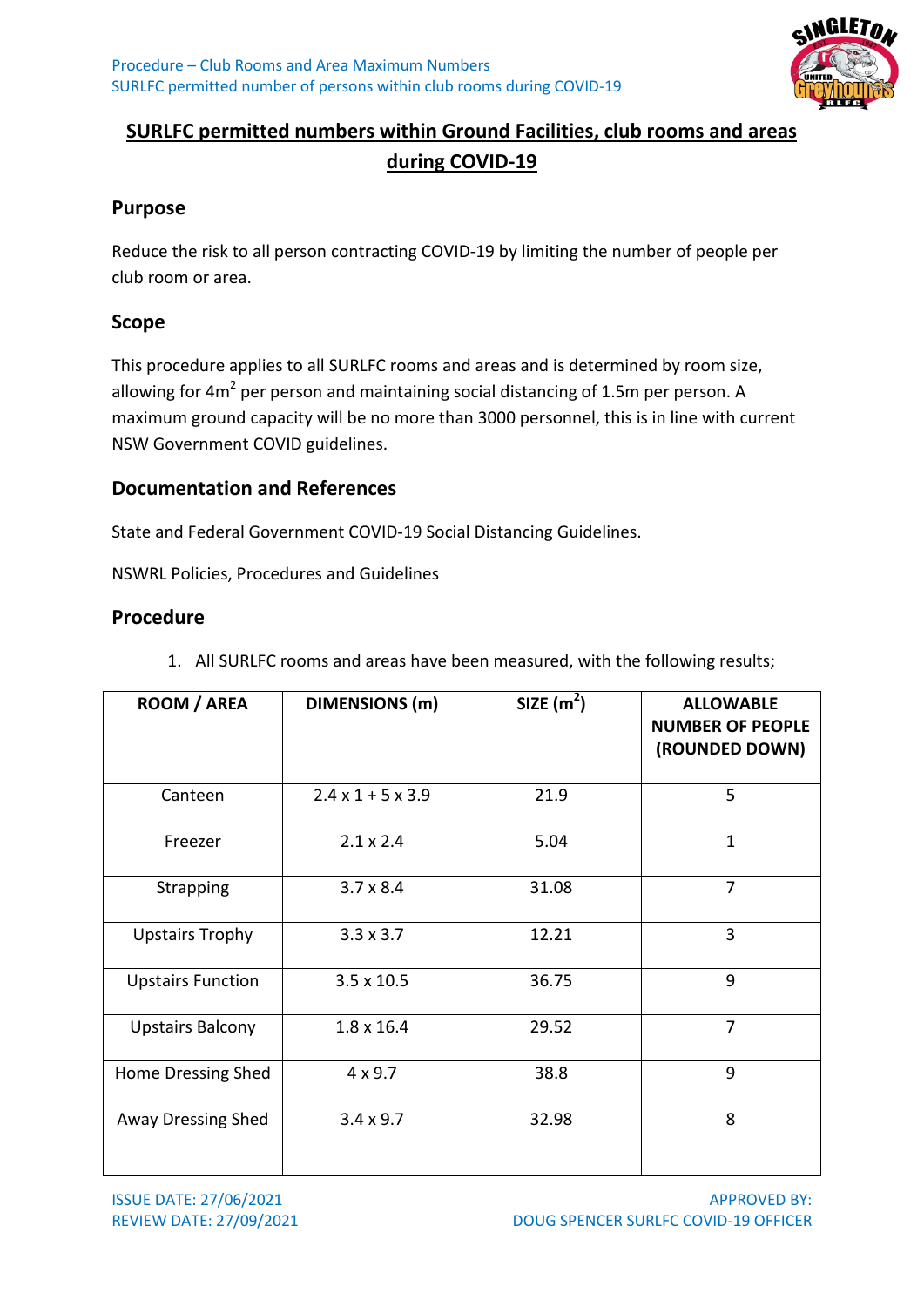Procedure – Club Rooms and Area Maximum Numbers SURLFC permitted number of persons within club rooms during COVID-19



| <b>Referees Dressing</b><br>Shed | $2.9 \times 2.4$ | 6.96  | 1              |
|----------------------------------|------------------|-------|----------------|
| <b>Male Toilets</b>              | $3.4 \times 3.6$ | 12.24 | 3              |
| <b>Female Toilets</b>            | $3.8 \times 4$   | 15.2  | 3              |
| <b>Disabled Toilets</b>          | $1.9 \times 2.4$ | 4.56  | 1              |
| Bar                              | $5.8 \times 2.3$ | 13.34 | 3              |
| Ice Machine                      | $3.8 \times 2.4$ | 9.12  | $\overline{2}$ |
| Maintenance /<br>Mower Shed      | $5.9 \times 5.9$ | 34.81 | 8              |
|                                  |                  |       |                |

#### **NOTE:**

- **1.** This allowable number includes players, club staff, match officials, etc.
- **2.** Under no circumstances are spectators or any person not deemed vital for the playing team permitted into the dressing sheds.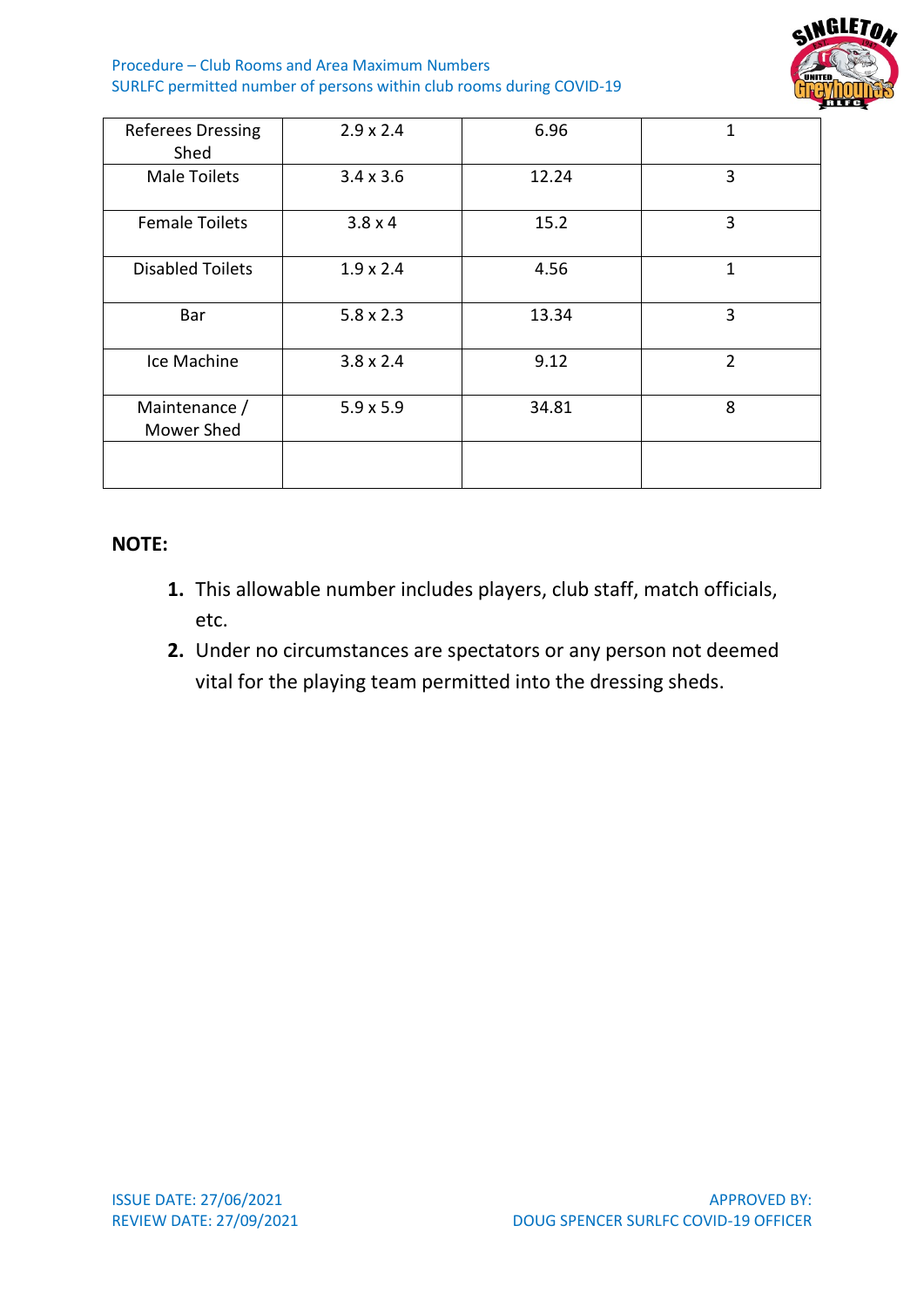

# **CANTEEN ROOM MAXIMUM 5 PEOPLE**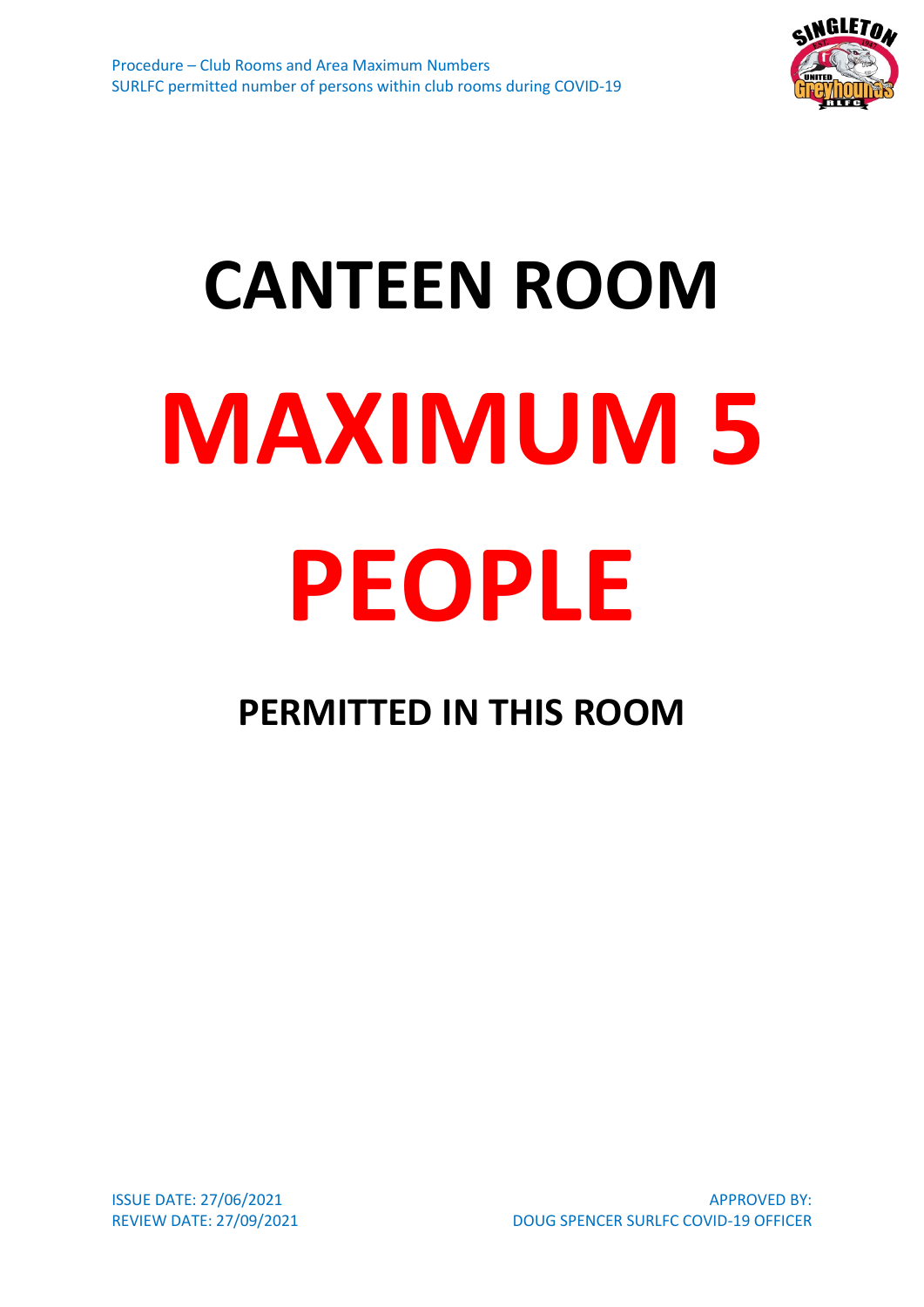

# **FREEZER ROOM MAXIMUM 1 PERSON**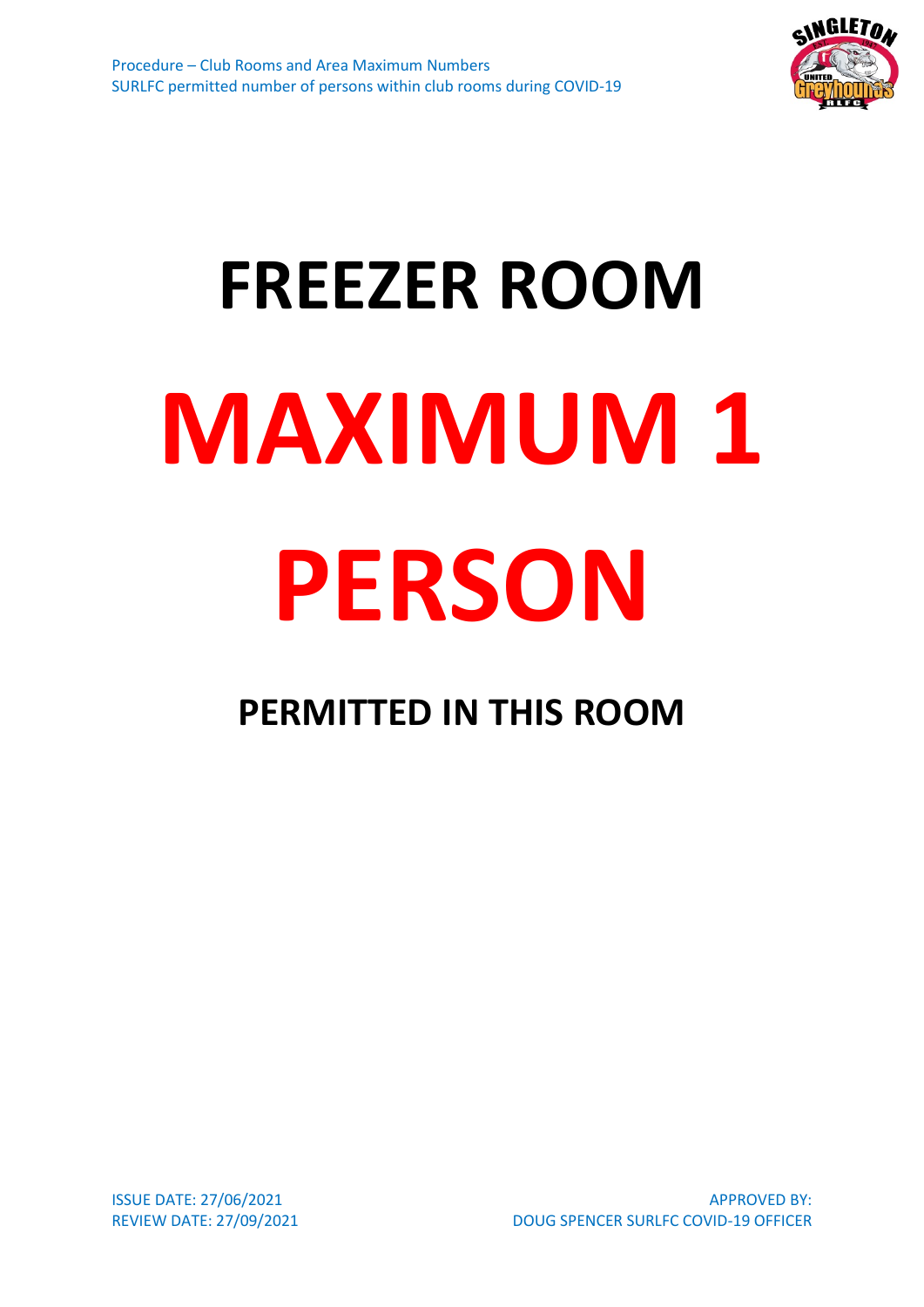

# **STRAPPING ROOM MAXIMUM 7 PEOPLE**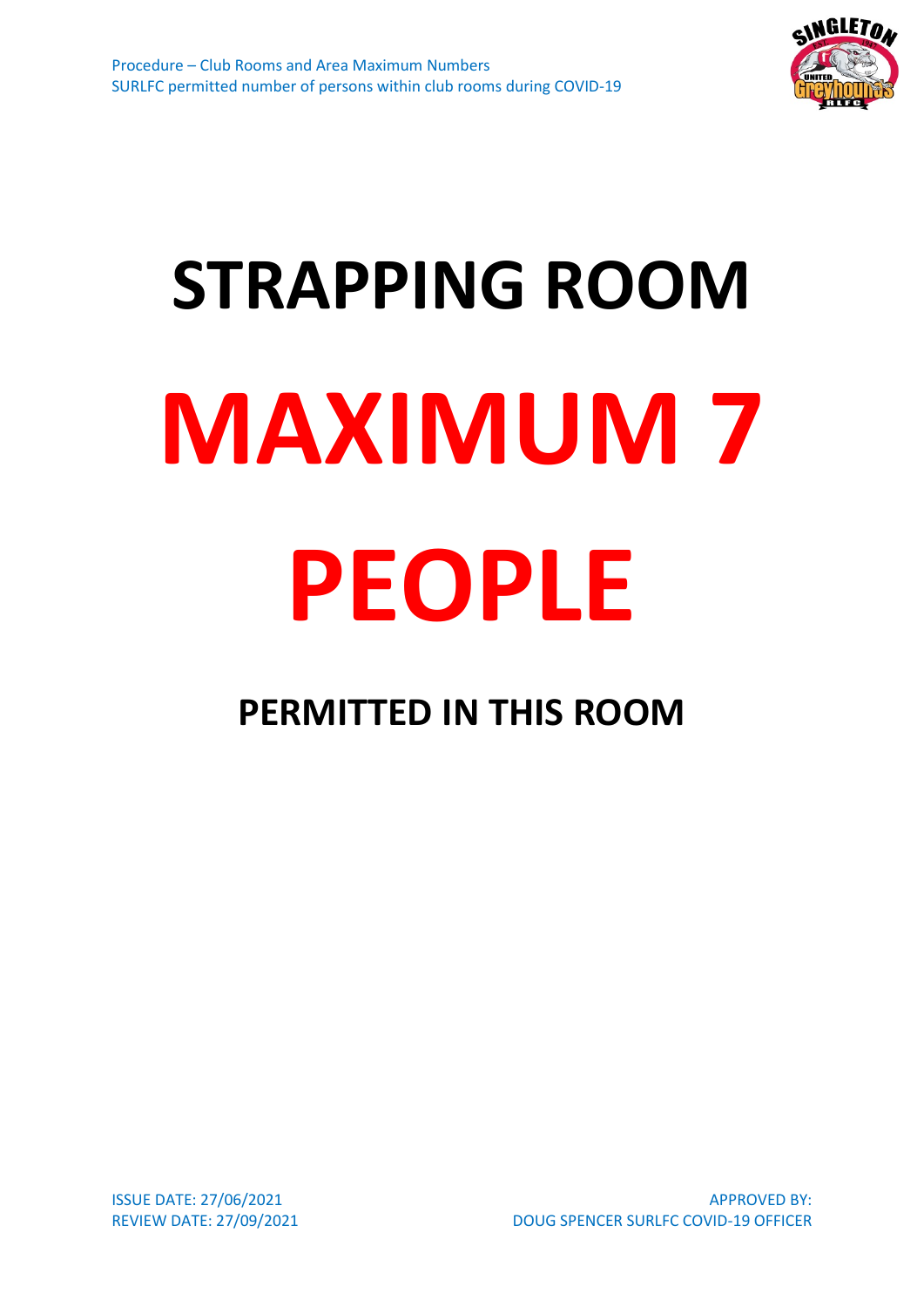

## **UPSTAIRS TROPHY ROOM MAXIMUM 3 PEOPLE**

### **PERMITTED IN THIS ROOM**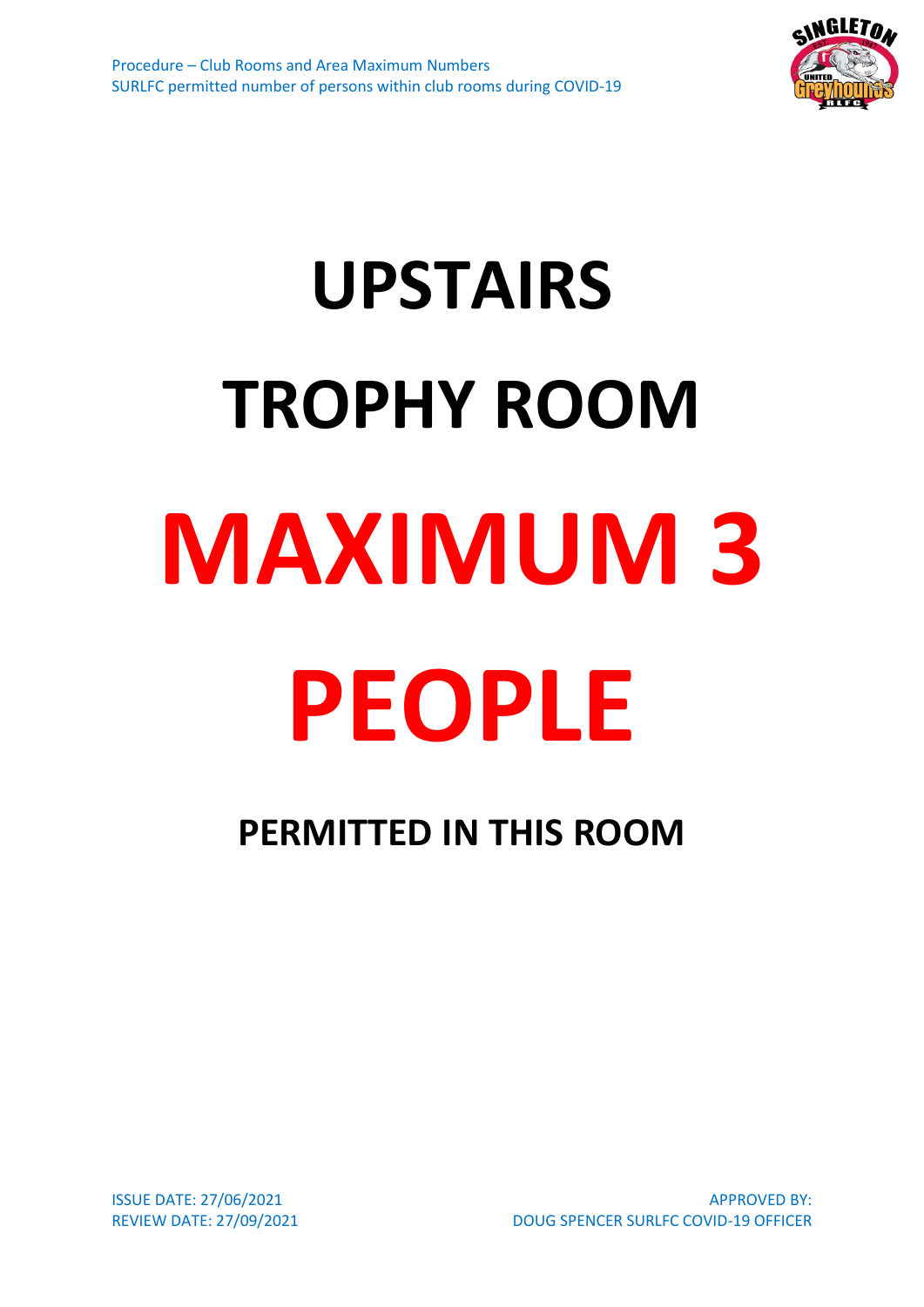

## **UPSTAIRS FUNCTION ROOM MAXIMUM 9 PEOPLE**

### **PERMITTED IN THIS ROOM**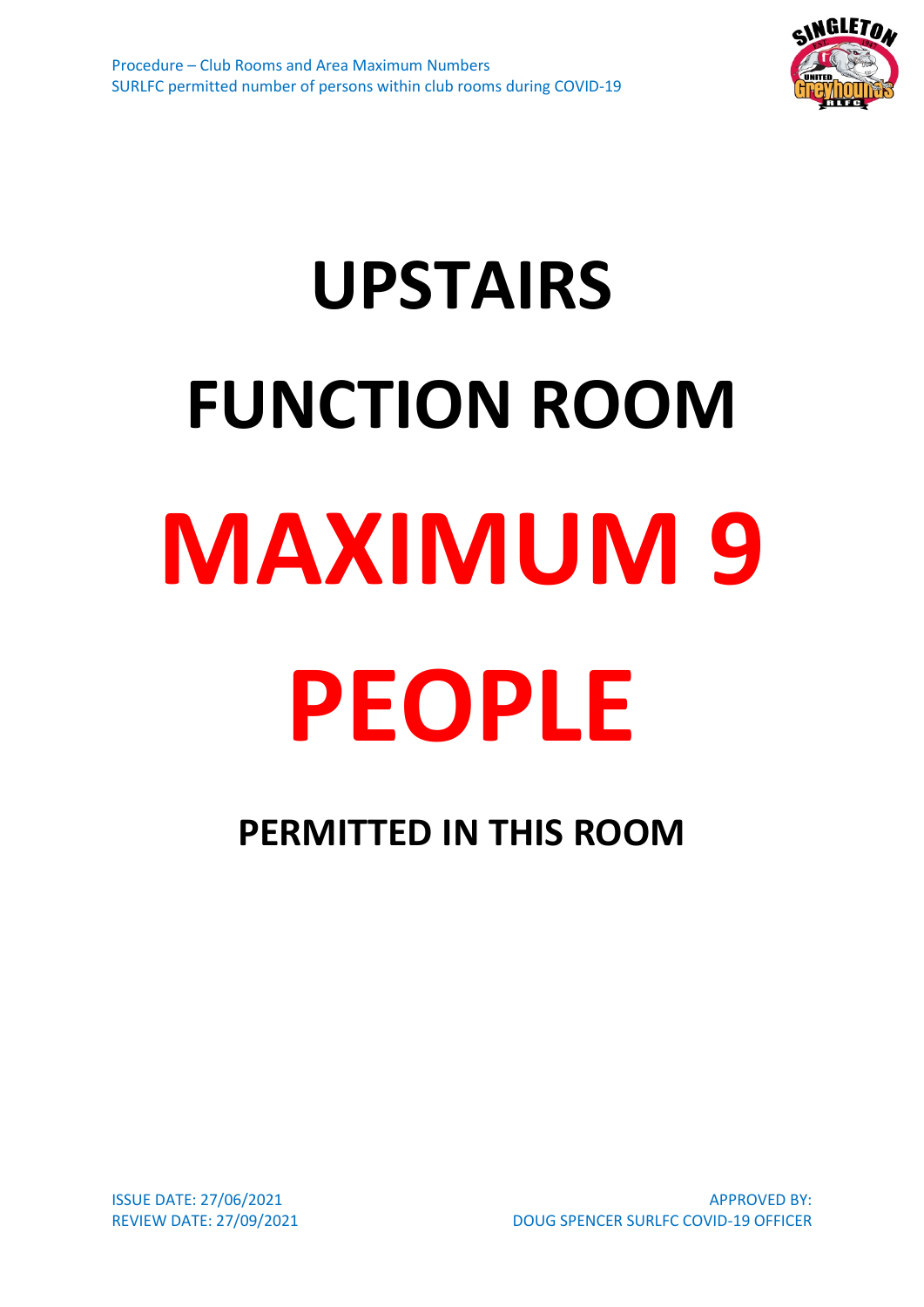

## **UPSTAIRS BALCONEY AREA MAXIMUM 7 PEOPLE**

### **PERMITTED IN THIS AREA**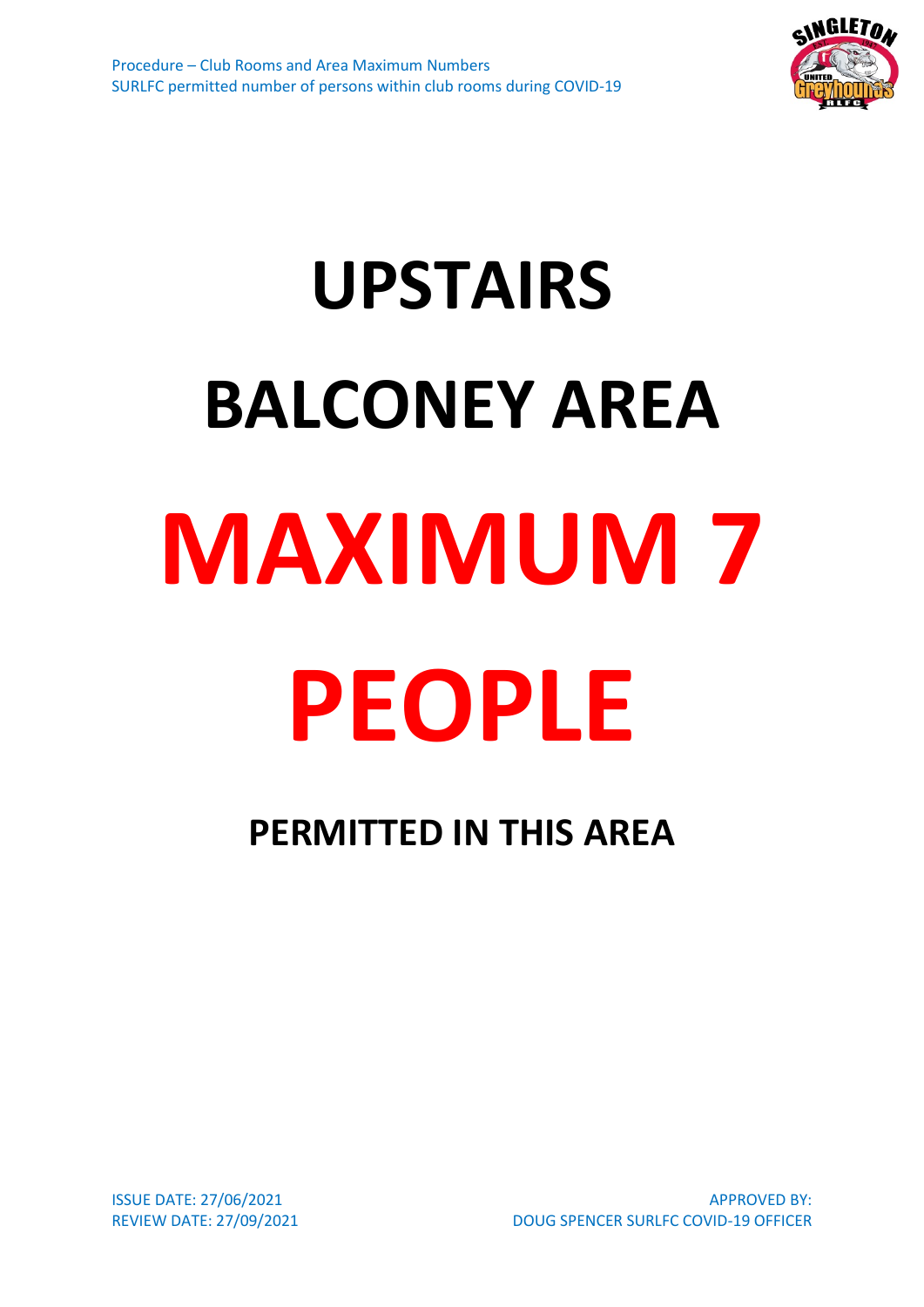

## **HOME DRESSING SHED MAXIMUM 9 PEOPLE**

**PERMITTED IN THIS ROOM**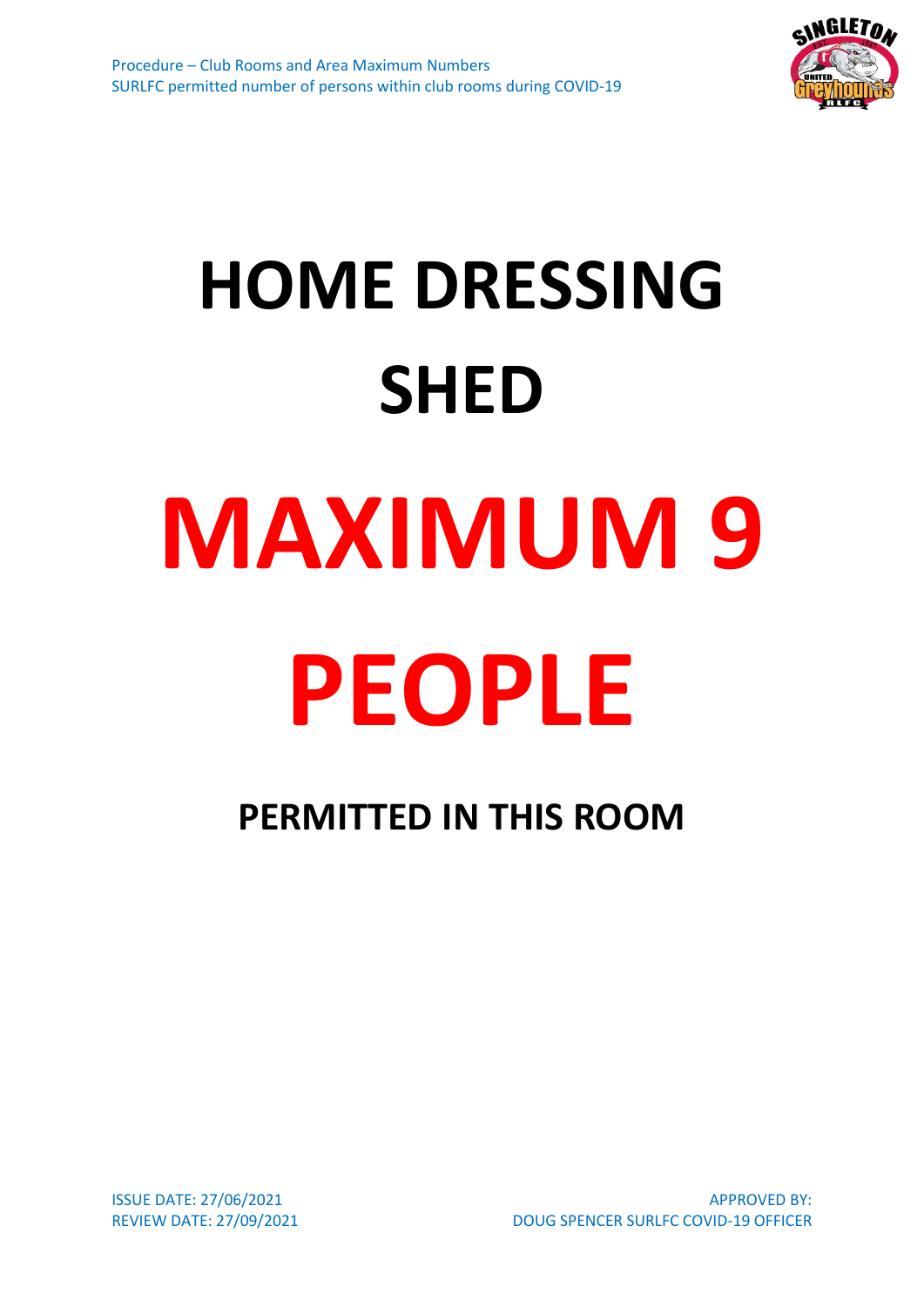

## **AWAY DRESSING SHED MAXIMUM 8 PEOPLE**

**PERMITTED IN THIS ROOM**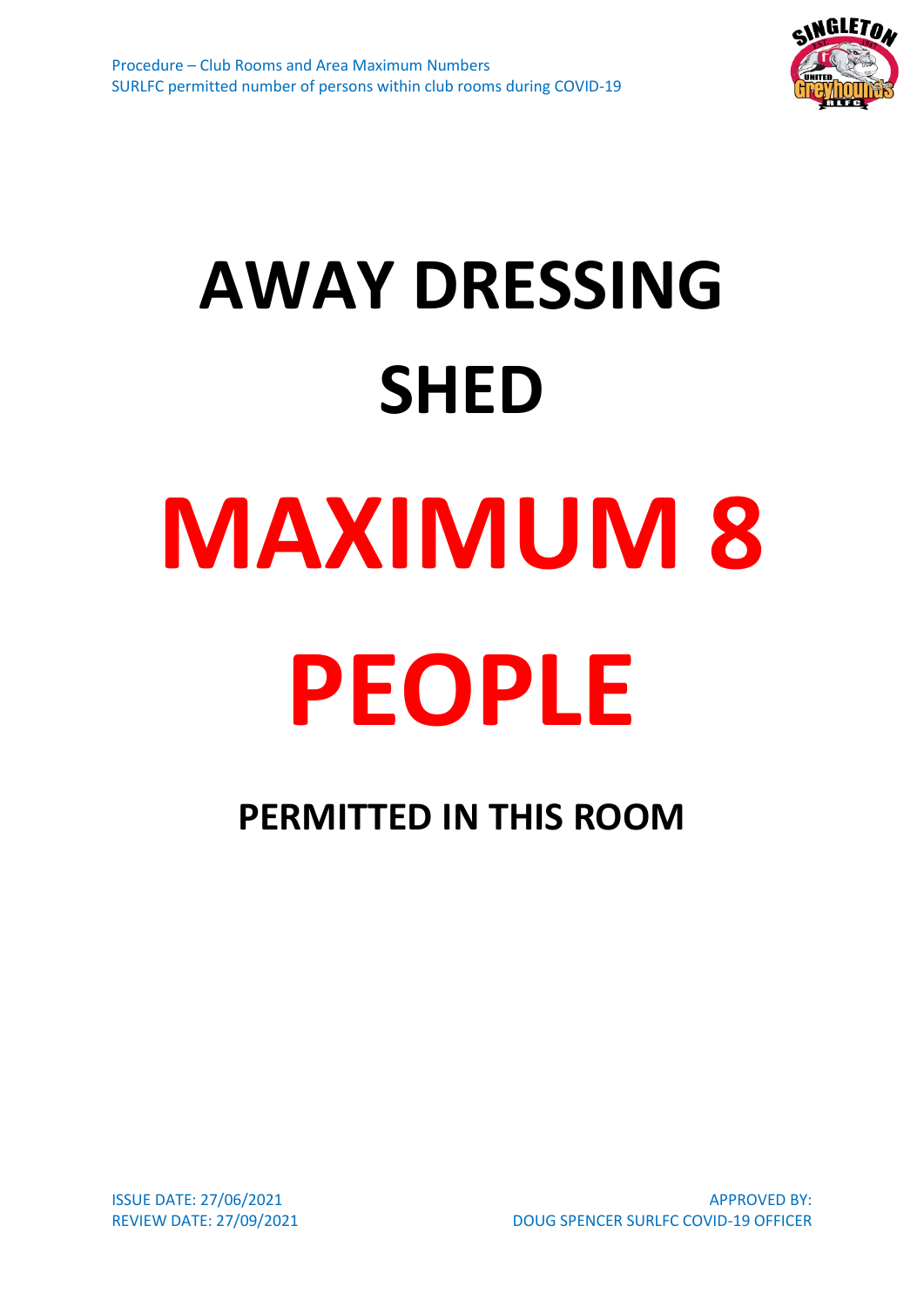

# **MALE TOILETS ROOM MAXIMUM 3 PEOPLE**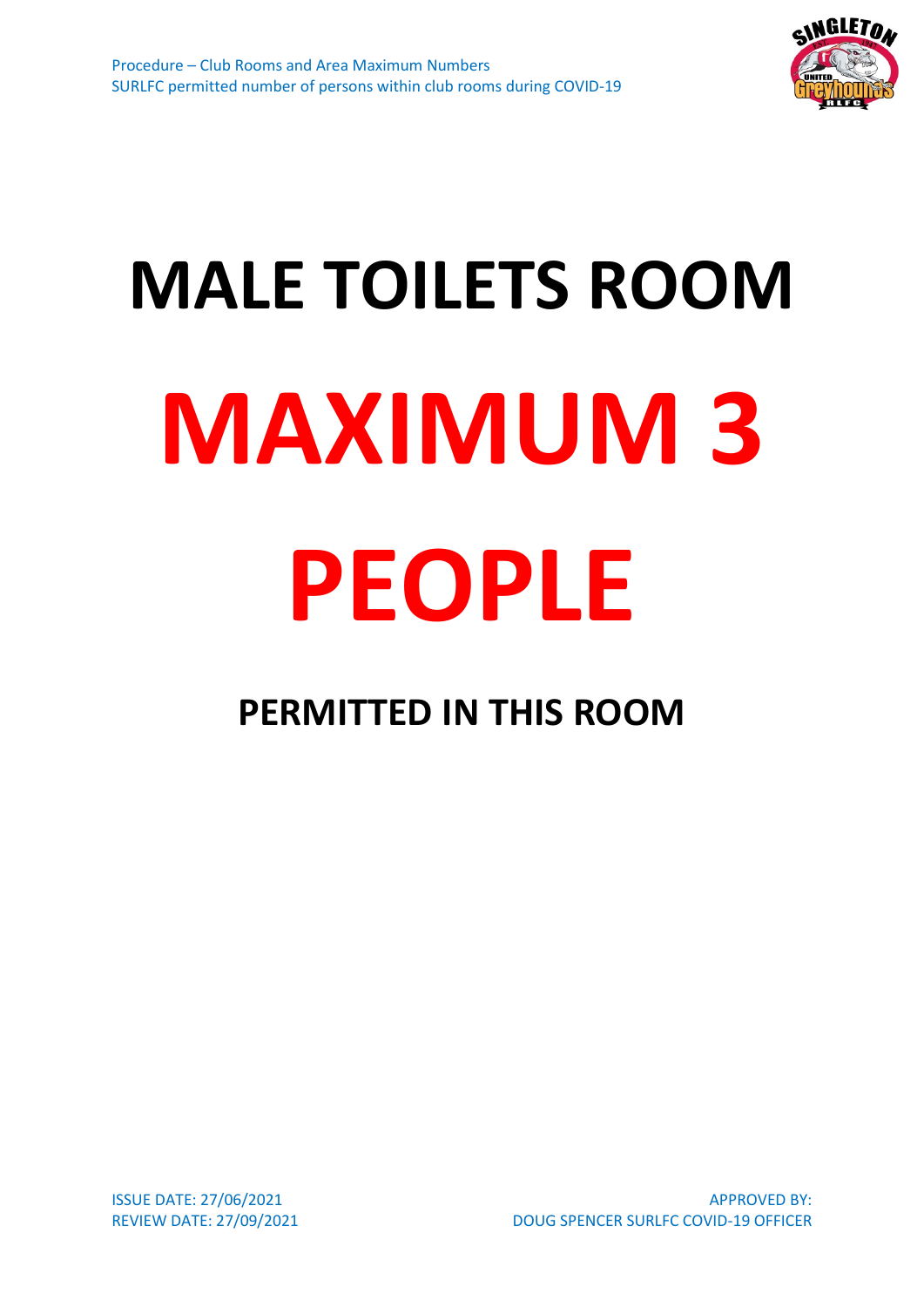

## **FEMALE TOILETS ROOM MAXIMUM 3 PEOPLE**

**PERMITTED IN THIS ROOM**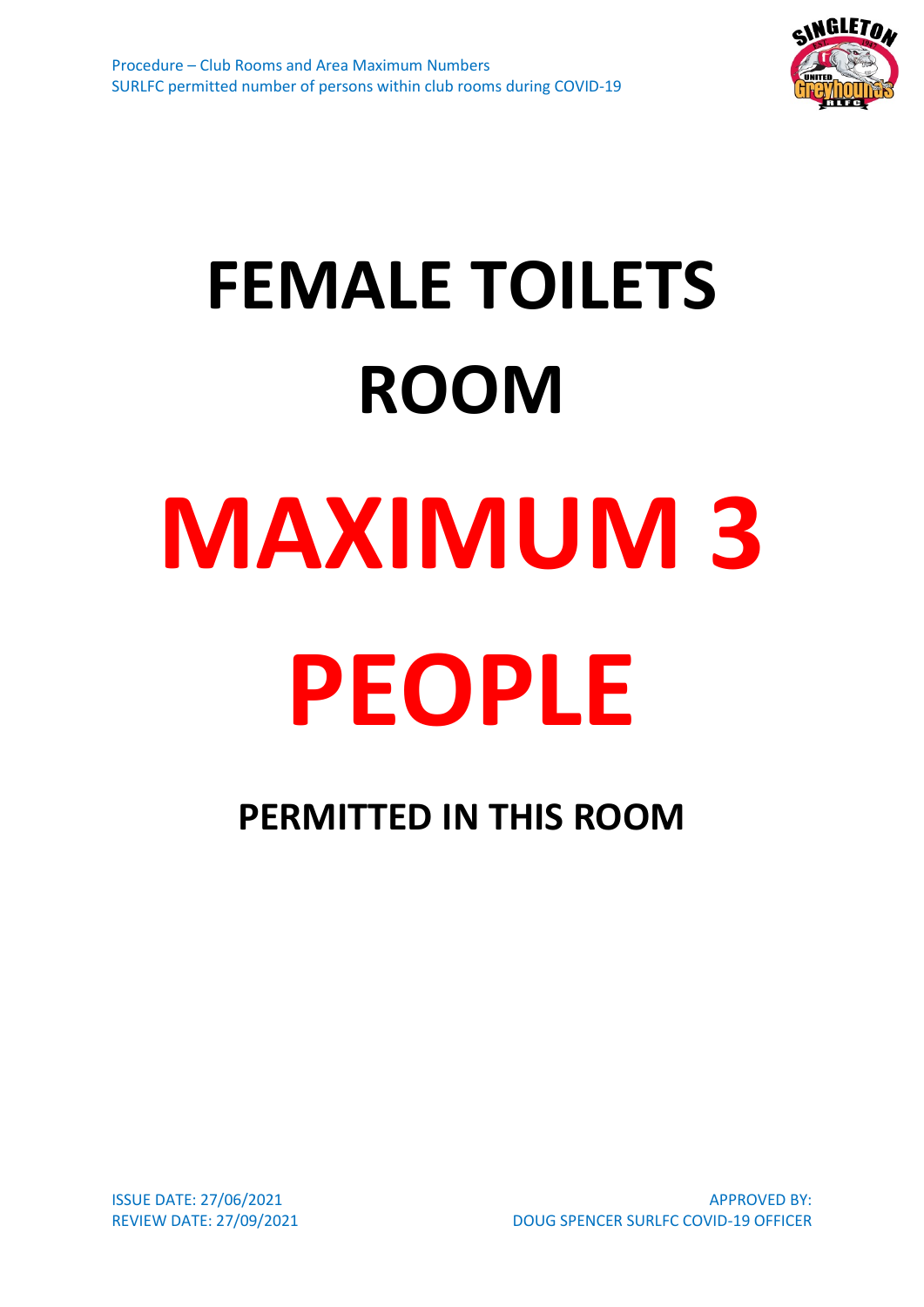

## **DISABLED TOILETS ROOM MAXIMUM 1 PERSON**

**PERMITTED IN THIS ROOM**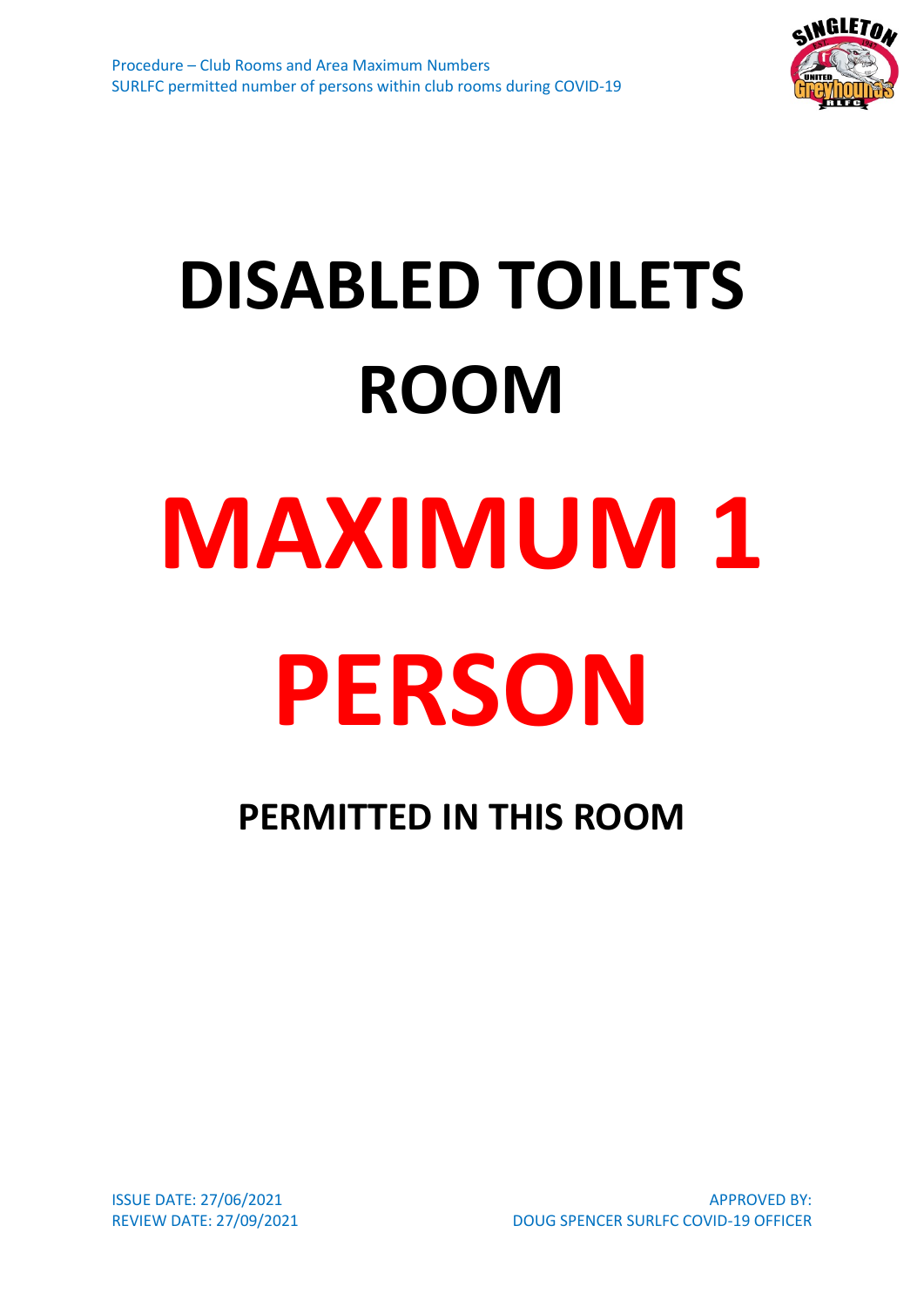

## **REFEREES DRESSING SHED MAXIMUM 1 PERSON**

**PERMITTED IN THIS ROOM**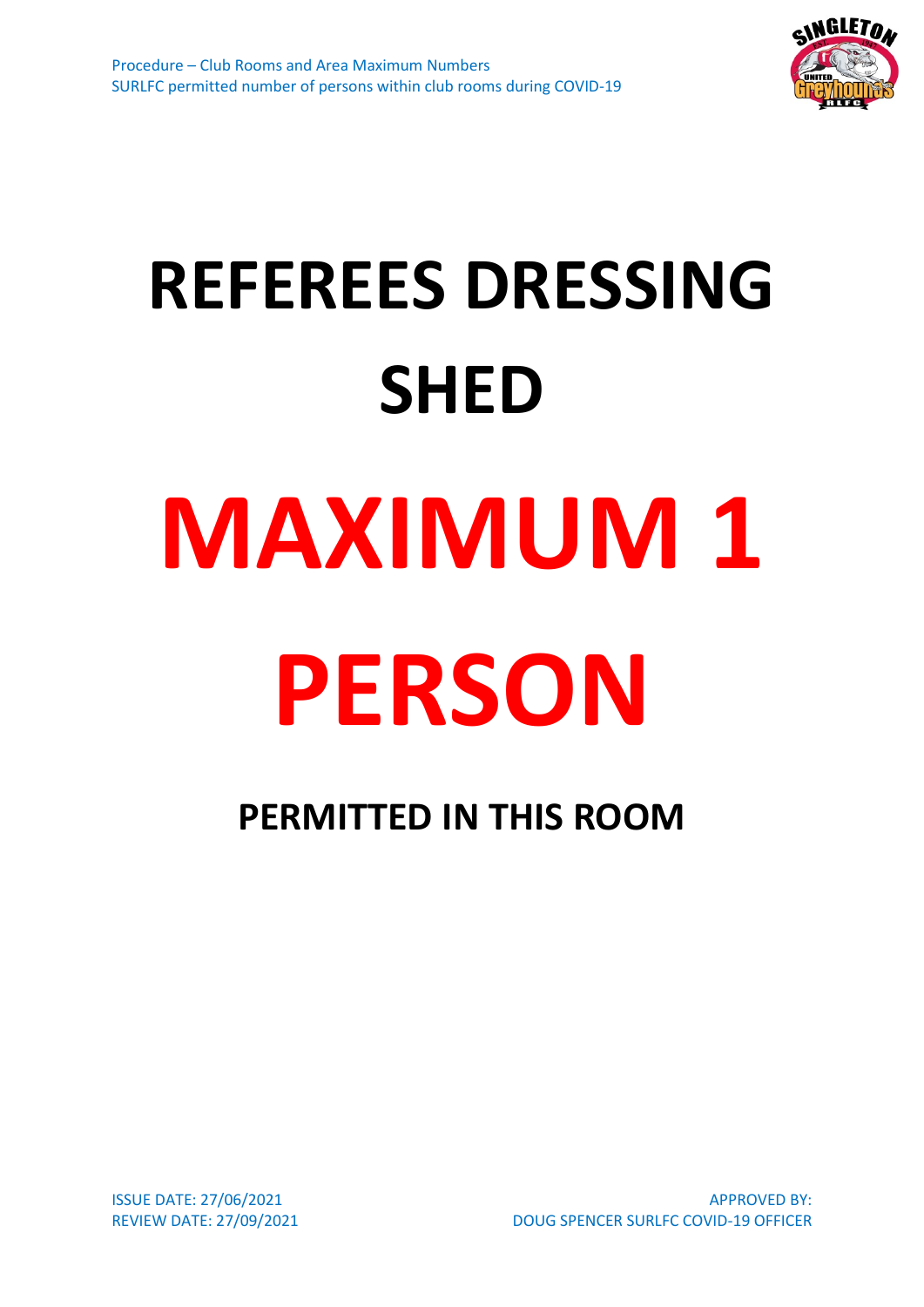

# **BAR ROOM MAXIMUM 3 PEOPLE**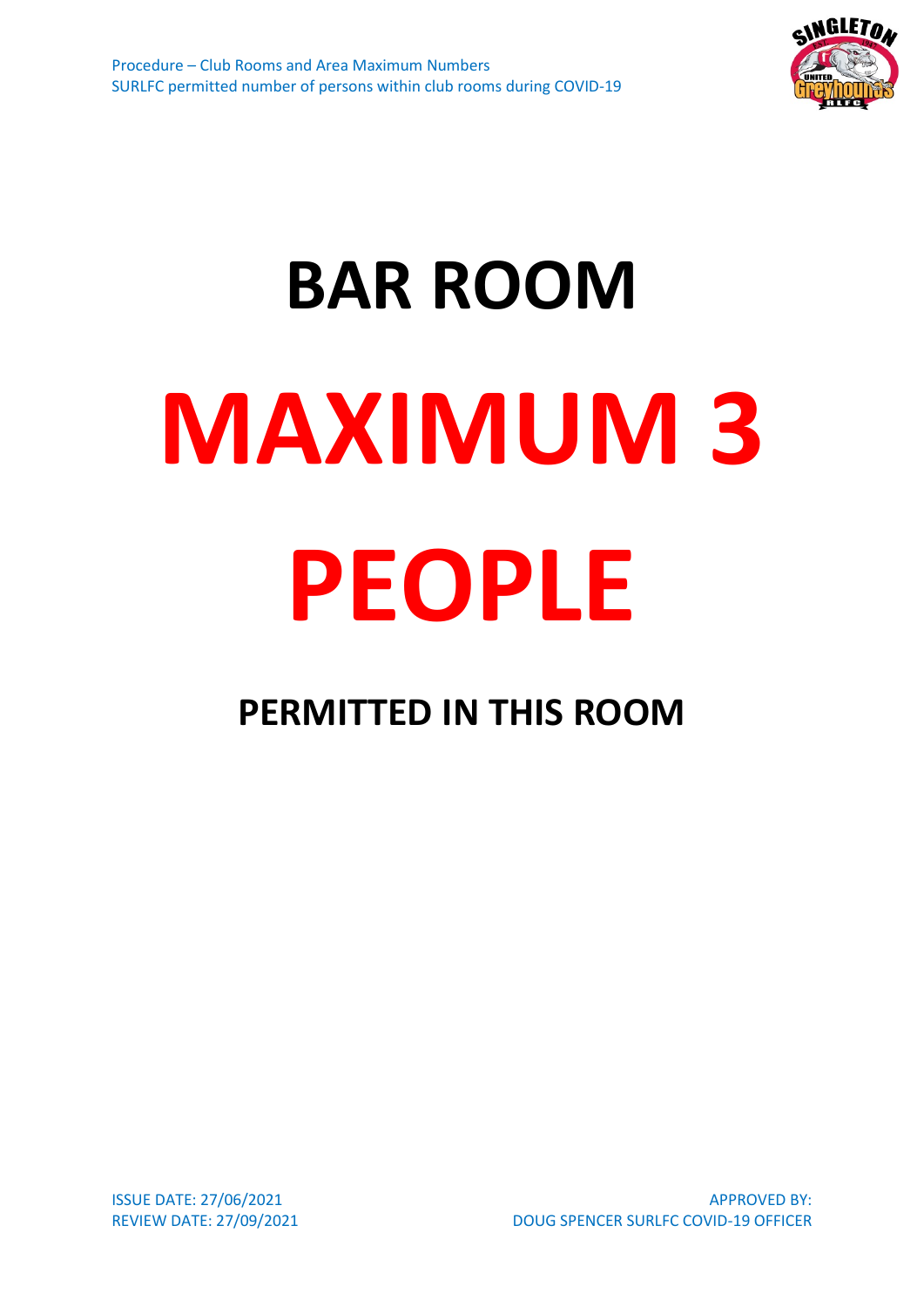

# **ICE MACHINE ROOM MAXIMUM 2 PEOPLE**